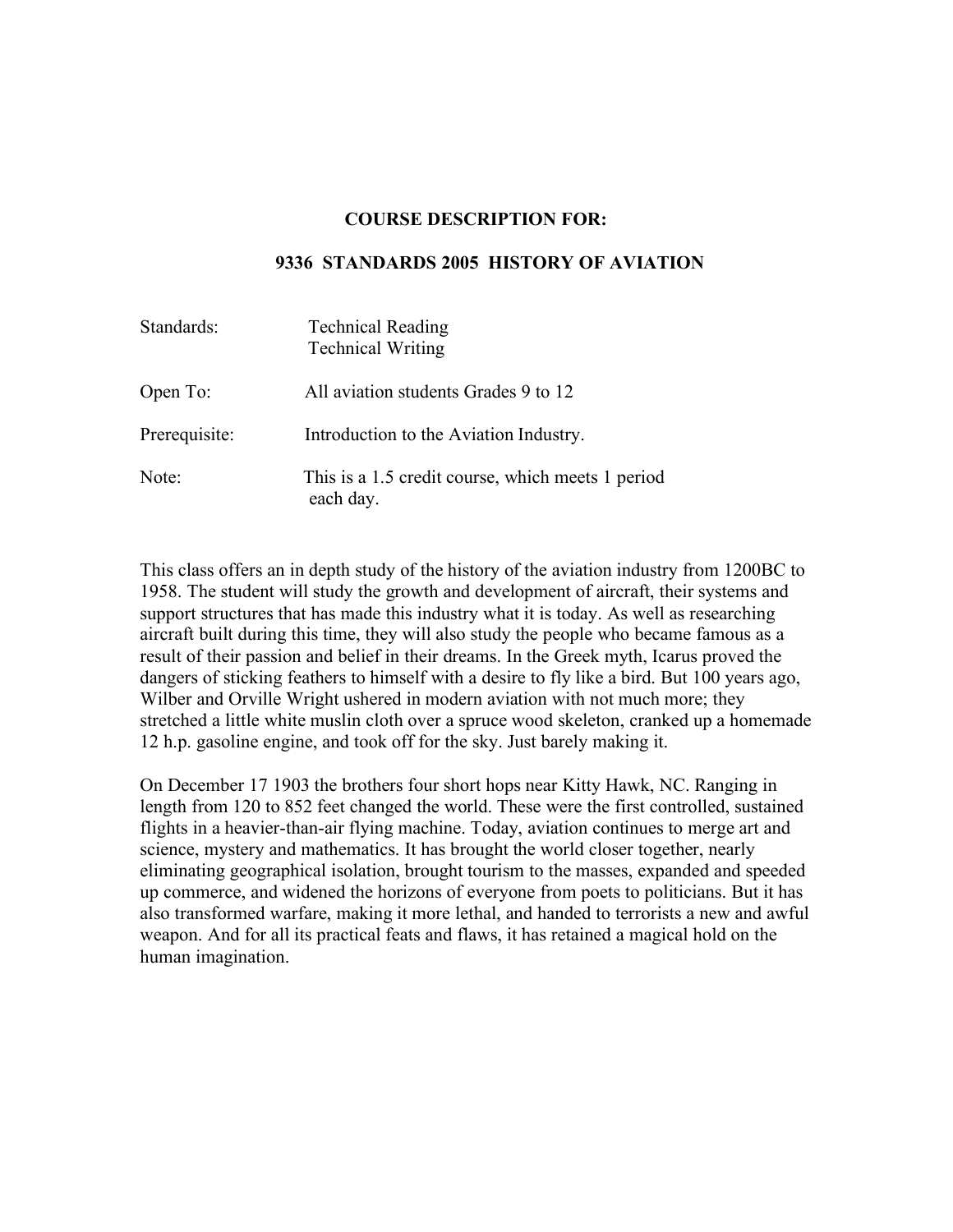# **Course Syllabus for History of Aviation.**

Semester in Length, 89 hours, for 1.5 credits

#### **Statement of Purpose:**

The History of Aviation course explores the period of time from 1200BC to 1958

Students completing this course will be well conversed and knowledgeable about the following:

The heritage of flight The hot air balloon invention The period before World War I The Wright Brothers World War I The golden age of aviation World War II Post World War II

The purpose of this course is to give the student the student an insight on what evolution means in regards to the development of the airplane.

#### **Course Goals:**

After completing this course, students will be able to:

- Develop skills in affective research.
- Develop the necessary skills to present to the class findings from research assignments.
- Understand the emotions and what drives inventors and pioneers.
- Be able to in an organized manner, take notes and understand referencing from a text.
- Develop an understanding what progression and evolution means when thinking in terms of inventions.
- The joy of being a historian
- Develop an appreciation of museums and historical artifacts.
- Develop team research and presentation skills and apply them.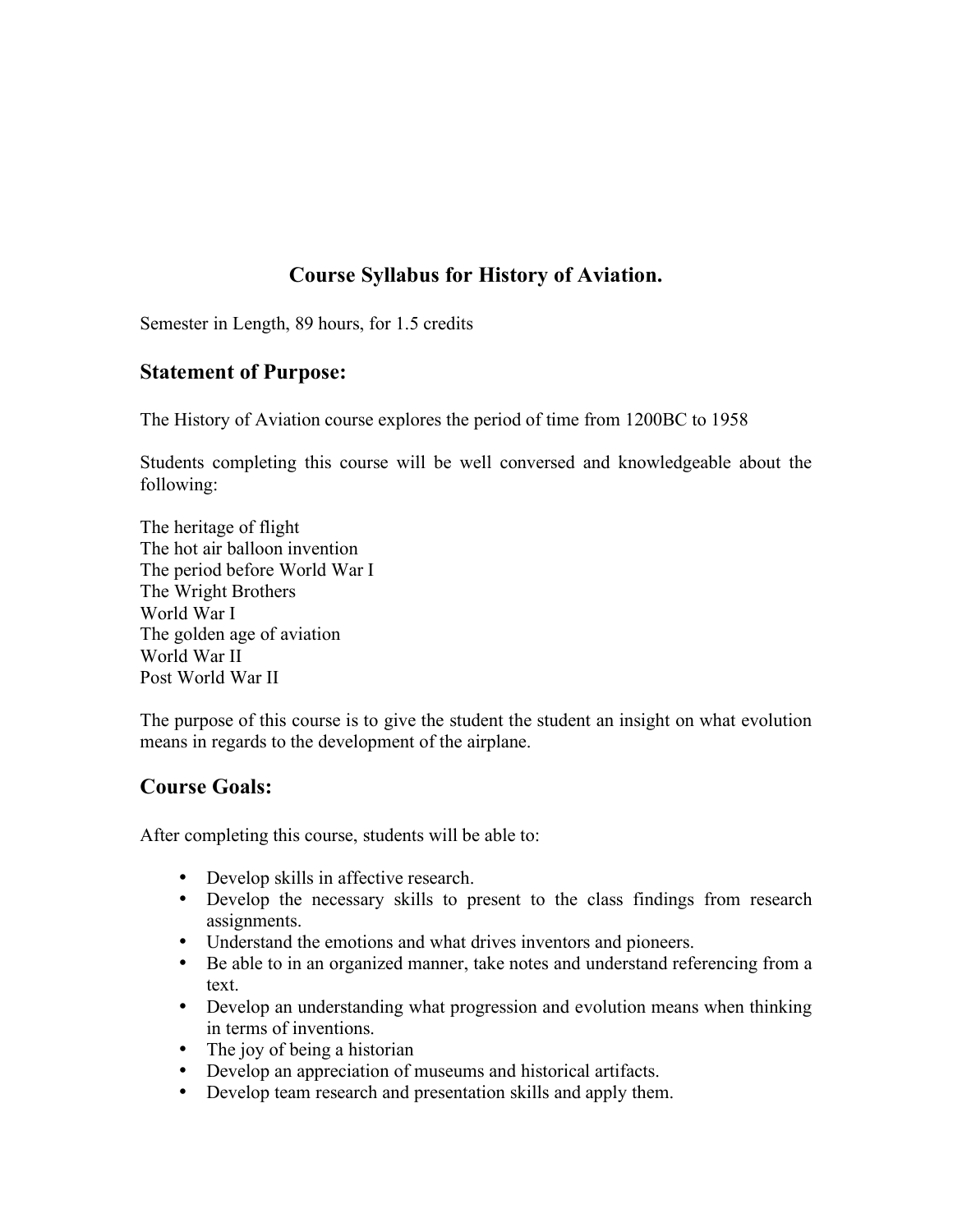## **Instructional Units:**

This course will be developed around the following units of instruction.

- Unit # 1: The heritage of flight: Early scientific research, basic scientific research and the developing airplane.
- Unit # 2: The history of hot air balloons.
- Unit # 3: The period before World War I, aviation pioneers like Cayley, Pearce, Lillenthal and Langley.
- Unit #4: The Wright Brothers.
- Unit # 5: Aviation during the period of World war I
- Unit # 6: The Golden age of aviation.
- Unit # 7: The period of World War II.
- Unit # 8: Post World War II.
- Unit #9: The rich history of Minnesotan aviation.
- Unit #10: The Smithsonian Institute.
- Unit #11: The birth of the "Space Race"

### **Method of Instruction:**

Using a structured method of instruction, this course will require students to "wear the hat" of a historian, and embrace this course with the necessary academic rigor embedded as the units are covered. Each lesson will be theory based and students will question, asking when, why, how, and where. Attention will be given to the different learning styles of the student.

### **Evaluation System:**

The student will be assessed and evaluated on each of the units covered. As the objective of the unit is taught, the student will be preparing for the testing of the objectives relating to the objectives taught. Only the objectives covered will be tested.

Students with poor reading skills, or have barriers to communication may have the opportunity to be assisted at testing time by an adult reader.

All assessment processes should provide the students on feedback, their strengths, and weaknesses and where improvements can be made.